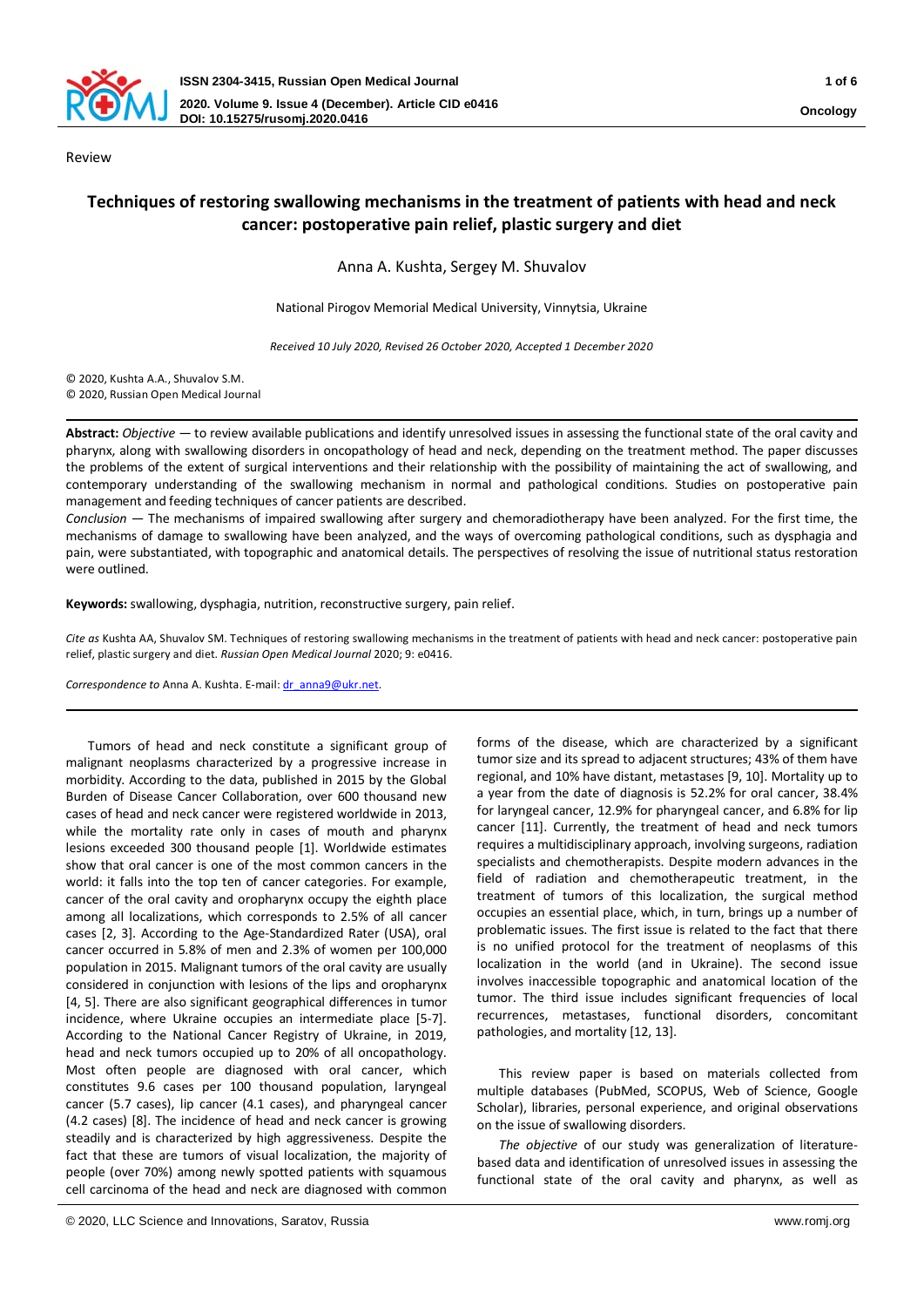

swallowing disorders in head and neck cancer patients versus the treatment method.

Our article discusses the problems of the extent of surgical interventions and their relationship with the possibility of maintaining the act of swallowing, and contemporary understanding of the swallowing mechanism in normal and pathological conditions. Studies on postoperative pain management and feeding techniques of cancer patients are described.

Surgical treatment of head and neck tumors usually results in damage to one or more of the neuro-muscular swallowing complexes that provide the oral (preparatory) or pharyngeal phase. If the tumor is located in the anterior part of the oral cavity, and resection is necessary, but there is the possibility of maintaining nervous system control and reconstruction of the defect, then this fact allows increasing the movement of the residual tongue, which in turn would lead to better function. The more the tongue is bonded with its anterior to the bottom of the mouth or restricted on the side, the more severe the swallowing disorder would be. The tongue is responsible for controlling food during chewing and moving the bolus posteriorly to initiate swallowing. Tongue movement is a part of the stimulus to induce the pharyngeal phase of swallowing: it plays an important role in generating pressure in the oral and pharyngeal regions. Thus, joining the pharyngeal swallowing, as well as in the oral phase, the tongue, in the course of its lateral movements, reduces the need for intense chewing, controls food in the oral cavity and initiates the swallowing process [14, 15].

The doctor, when planning surgical treatment, must always know the exact, reasonable extent of resection and, accordingly, the reliable nature of the consequent reconstruction. These two factors, generally, provide all needed information to predict, or to determine, the exact nature of the swallowing problems, which a patient could experience in the postoperative period. When the tumor is located in the back of the mouth and oropharynx (the tonsils or the root of the tongue), surgical treatment would usually cause more severe swallowing problems, as opposed to when it is located in the anterior region. The area of the posterior third of the mouth and the root of the tongue is the region between the oral and pharyngeal phases of swallowing. Any treatment directed at this area may affect the mobility of the tongue at the oral stages of swallowing, the occurrence of the swallowing reflex (which occurs mainly in the area of the tongue root and tonsils) and pharyngeal motility, because this process also includes the upper pharyngeal constrictor, fixed laterally to the mandible and the root of the tongue [17]. The root of the tongue plays an important role in propelling the bolus through the oropharynx as well, since it contributes to the formation of pressure in the oropharynx.

Surgical reconstruction, which creates the greatest range of motion for the root and body of the tongue, would result in better control of the tongue during swallowing. But the patient could still experience some delay in the onset of the pharyngeal stage of swallowing and some degree of reduced pharyngeal peristalsis. Swallowing can improve the onset of pharyngeal swallowing, but a decline in pharyngeal motility is usually a significant factor. In turn, the result of such reduced motility of the pharyngeal muscles is ineffective swallowing, with food debris remaining contained in the oropharynx. There is a constant risk of aspiration if the patient inhales uncontrollably while swallowing. To prevent this complication, such patients usually cough repeatedly when eating [18].

Then the second phase of swallowing begins: pharyngeal phase of peristaltic waves. It begins in the upper constrictor and successively moves through the middle to the lower constrictor. When peristalsis is reduced or interrupted, there is a retention of food in the valleculae of the tongue, or on the walls of the pharynx until the pear-shaped sinuses. The peristaltic waves of the pharynx are intended to remove any residual food, following the bolus. Surgical intervention in the pharyngeal wall reduces the possibility of pharyngeal contraction. At greater resection volume, more food remains in the pharynx. When large portions of the pharynx are resected, peristalsis can be so severely reduced that the muscular apparatus cannot move food at all. In addition, a decrease in the motility of the pharynx is associated with a number of surgical operations, performed on the lateral walls of the pharynx, which may contribute to fixation of the larynx with scar tissue, so that the larynx does not rise enough when swallowing, as a result of which the epiglottis cannot approach the upper part of the larynx and aryepiglottic folds [14, 20].

Epiglottic protection is not the main protection of the respiratory tract, although it significantly prevents the penetration of food into the vestibule of the larynx. There are several theories regarding the mechanisms that promote epipharyngeal closure during swallowing [14]. The first theory states that the epiglottis is closed by direct muscle tension, specifically in the aryepiglottic folds. The second hypothesis indicates that bolus travels over the body and the root of the tongue, then flips over the epiglottis and pushes it down. The third – and most widespread – explanation presumes that epiglottis is closed by the forces of the posterior part of the tongue when larynx is raised high [14, 15, 16]. The epiglottis root is fixed to the thyroid cartilage. Therefore, when epiglottis folds, the tongue moves backward, and the larynx rises during the swallowing. This hypothesis is supported by the fact that, in patients with a smaller height of the larynx rise, the epiglottis movement is significantly reduced.

When the larynx does not rise sufficiently, and the epiglottis is more upright during swallowing, the peristalsis of the pharynx cannot clear residual food around the epiglottis and the laryngeal vestibule. Since, as a result of surgical interventions, the larynx is lower than it normally would be in the course of swallowing, this leads to retention and ingestion of food in the respiratory tract. This residual food around the laryngeal vestibule is easily inhaled by the patient after swallowing, when the airways are opened in the usual anatomical and physiological way. Any damage to the walls of the pharynx or to the external tissues of the neck may limit the rise of the larynx, causing scarring [14, 17, 20].

In general, swallowing is a complex physiological mechanism. Most of the time, the pharynx performs other functions, besides swallowing, and only for a few seconds turns into a tract for swallowing food. In the process of swallowing, neuroreflex control of breathing is especially important. The issue of a swallowing mechanism was discussed already back in the nineteenth century. For example, F. Magendie (1817) and most authors of that time considered swallowing a peristaltic process. Later, H. Kronecker, S. Melter, and Falk (1880, 1883) presented the act of swallowing as a piston-like process [20]. Currently, it is generally accepted that both mechanisms take place at different phases of swallowing. During the spontaneous phase, food is ready to be swallowed, compressed and rolled under the pressure of the tongue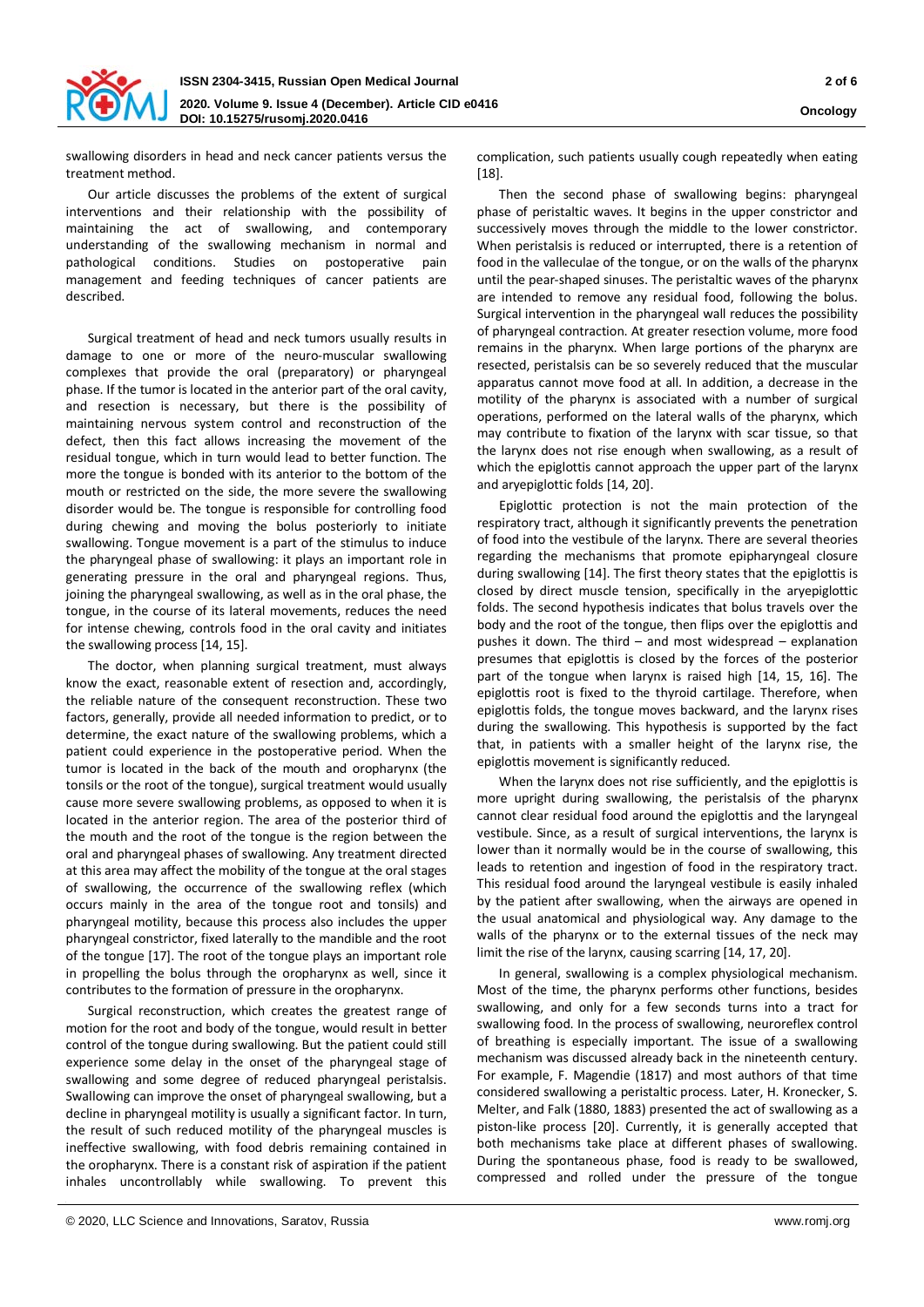

posteriorly against the palate. Then, the bolus is pushed into the throat by the force of the tongue. From this point on, swallowing becomes automatic and cannot be stopped.

During the pharyngeal stage, the food bolus is pushed posteriorly; it stimulates the area of tactile receptors along the entire open surface of the pharynx, and specifically the tonsillar hairs, as a result of which impulses from them pass along the sensitive branches of the trigeminal and glossopharyngeal nerves to the swallowing center in the medulla oblongata, and at its command, a series of automatic contractions of the pharyngeal muscles starts. The soft palate is pulled up, closing the entrance to the choanae, thereby preventing food from being thrown into the nasal cavity. The palatine arches converge medially, forming a sagittal fissure, through which food passes into the hypopharynx. The gap formed in this way delays the passage of large food objects. This stage of swallowing lasts about one second, but large objects are held back and do not pass. The vocal cords of the larynx come together tightly, and the epiglottis moves posteriorly over the superior opening of the larynx.

Both of these effects prevent food from entering the trachea. The convergence of the vocal cords is especially important, while the epiglottis helps preventing food from getting onto the vocal cords. Epiglottis removal would not result in serious swallowing problems, but damage to the vocal cords can lead to suffocation, meaning that without the epiglottis, the risk of respiratory failure increases. Simultaneously, both the larynx and the pharynx are pulled up and anteriorly by the muscles, attached to the hyoid bone and lifting the pharynx. At the same time, the lower pharyngeal sphincter around the entrance to the esophagus, preventing the passage of air into it during inhalation, is relaxed, thus allowing food to pass.

Raising the larynx upwards removes it from the main flow of food, which is an additional factor in protecting the trachea. At a time, when the larynx is raised and the lower pharyngeal sphincter is relaxed, superior pharyngeal constrictor muscle is compressed, which contributes to the formation of a fast peristaltic wave passing down the pharyngeal muscles into the esophagus (A.C. Guyton 1971). Thus, the mechanism of the pharyngeal stage of swallowing consists of two interrelated effects: the trachea is closed while the esophagus is open.

During surgical interventions in the area of the oropharynx, volumetric defects of the pharynx are formed, as well as the defects of ligamentous-muscular apparatus, which ensures the rise and closure of the larynx. In operated patients, when trying to swallow food, the laryngopharyngeal complex deviates sharply towards the intact side, as a result of which swallowing becomes impossible. When planning an operation in patients with oropharyngeal cancer, a possible postoperative defect should be evaluated from both anatomical and physiological perspectives [14, 20]. Surgical reconstruction or preservation of anatomical structures can significantly increase or decrease such functional consequences [21-24]. However, the methods of plastic and reconstructive surgery are rarely used due to their complexityб even though most defects, arising after surgical removal of the tumor, should be eliminated immediately after the tumor removal [20].

Currently, the following types of reconstructive surgery are used: plastic surgery with a free skin flap [25], regional skin, combined musculocutaneous, arterialized flaps with an axial vascular pattern (deltopectoral), free microsurgical from distant

In connection with the extent of surgical interventions and difficulties of postoperative closure of defects, chemoradiation therapy is of great importance. However, despite the fact that this method is considered conservative, the complications, associated with it, are no less severe [31-33]. In addition, with a significant prevalence of the tumor process, radiation is used as one of the key stages of combined and complex treatment [34]. The choice of a treatment method should take into account both its effectiveness and possible complications. The evolution of modern conservative treatment methods, such as radiation therapy and chemotherapy, could significantly improve their direct antitumor effect, but is accompanied by an increased risk of complications, leading to a reduction in the quality of life in patients, and sometimes to severe disability or even death [35-37].

There is also a small number studies on the effects of oral, pharyngeal, and laryngeal radiation therapy on swallowing function. The immediate and long-term effects of radiation therapy on oral tissue and salivary glands have been well documented [38]. Immediate effects during therapy include irritation, mucositis, and edema. Long-term effects include xerostomia, tissue devascularization, and jaw necrosis. Toothache may also affect chewing performance. The effect of radiation is observed, such as augmented fibrosis of the tongue and masticatory muscles, as well as an increase in the frequency of caries. The influence of changes in the tissues of the oral cavity and salivation on swallowing remains unresolved problem, but probably increased fibrosis reduces the range of the tongue motion, thereby leading to the swallowing pathology [39, 40].

There are some late signs of radiation therapy causing longterm effects on swallowing, starting six months after it. E.g., in the study by O. Ekberg and G. Nylander (1983), 125 patients received radiotherapy. Their condition was examined one year or more after completion of radiation therapy. In these patients, significant changes in pharyngeal motility were observed, probably associated with a decrease in flexibility of the pharyngeal constrictors due to increased fibrosis.

Due to the decreased peristalsis in patients, there was a retention of food residue in the pharynx after swallowing and a tendency to inhale this residue into the respiratory tract after swallowing. The decreased peristalsis of the pharynx was quite serious, which impeded free passage of any food, except for liquid, through the pharynx and into the esophagus. The level of the critical dose, at which these permanent and long-term effects affect the neuromuscular structures to a greater extent, requires further study [41]. With radiation therapy, dryness and stomatitis of the oral cavity usually occur. They constitute a substantial problem that has not been completely resolved. Recognized methods of wetting and pain relief are not very effective [42-44].

However, combined treatment with radiation therapy at initial stages can be used, which was first applied by V.M. Zykov (1913). According to E.G. Matyakin and A.A. Uvarov (1988), P.P. Kumar et al (2004), and J. Bernier et al (2007), in conditions of regular processes of the oral cavity with an ulcerative-infiltrative neoplasm growth, accompanied by pain and disruption of nutritional process, at the first stage of treatment, radiation therapy, followed by surgical intervention, is indicated. In 1960s-1970s, there were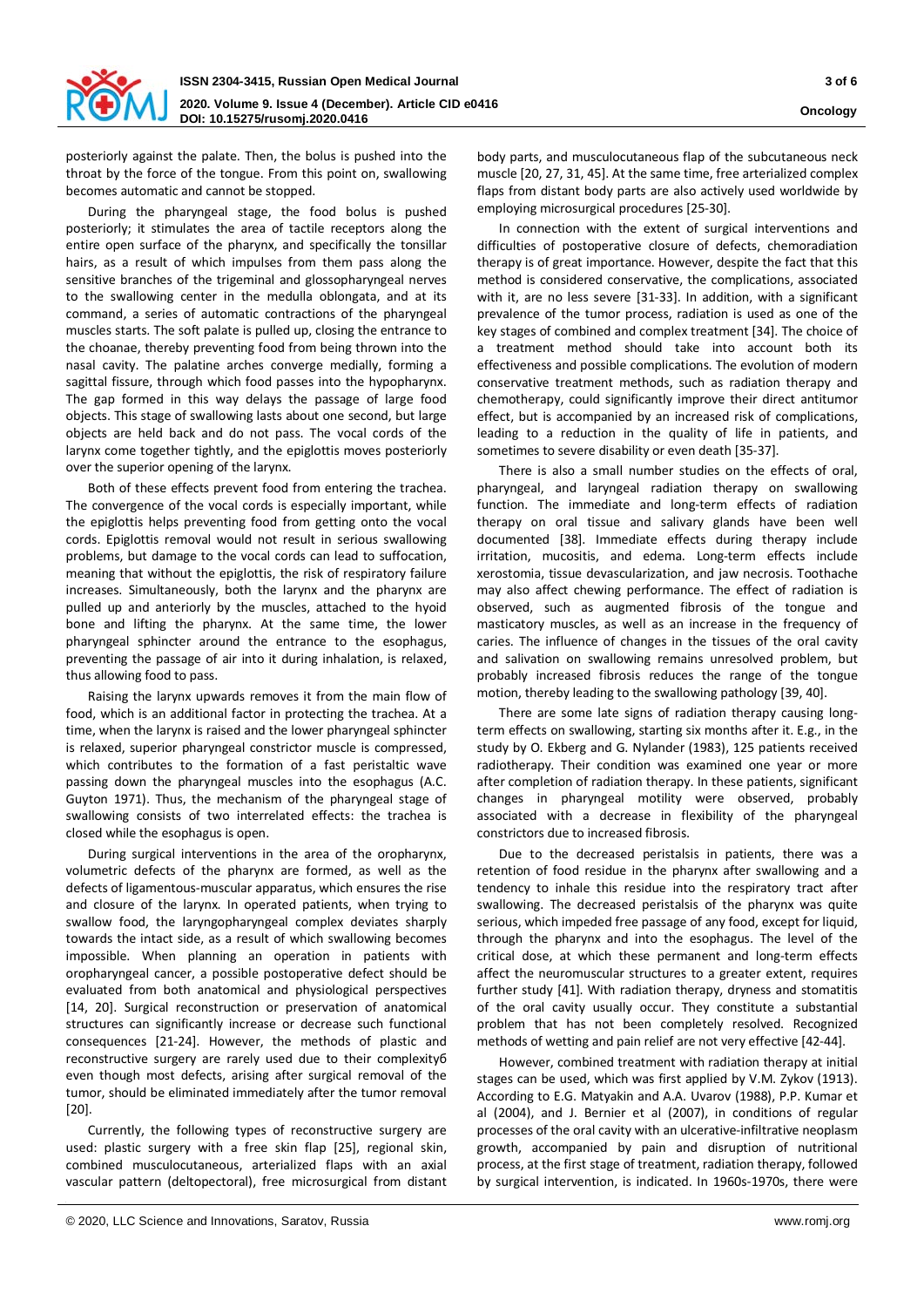

[46].

reports on the possibility and advisability of combined tumor treatment of the tongue root, and it was concluded that preoperative radiation therapy is more appropriate for cancer of the oral cavity and oropharynx [45]. Still, there are practically no recommendations for a combined treatment method with planned surgical intervention for cancer of the anterior palatine arches. In its turn, preoperative radiation therapy under conditions of tumor intoxication and dysphagia leads to early radiation reactions with an exacerbation of pain, and as a result, it is not always possible to complete the first treatment stage. Two-year disease-free survival in this group of patients was 65.3% [45]. Therefore, such conditions require high-quality pain relief and even tube feeding

Assessment of the depth of swallowing disorders has a number of difficulties due to lack of objective control methods. The degree of impaired swallowing is evaluated primarily on the patient's subjective perception: it hurts or it does not; can or cannot swallow; what consistency of the food it is possible to swallow, etc. There are also clinical research methods: palate inspection at rest and during phonation; determination of palatine and pharyngeal reflexes; swallowing test. However, the implementation of these techniques in operated patients is quite difficult, due to the pain of the postoperative wound, limitation of mouth opening, and tube feeding. Besides, there are instrumental methods for studying the act of swallowing: video fluoroscopic swallowing exam and transnasal endoscopy. However, the application of these methods is limited due to the complexity of these techniques and limited possibilities of their use in dynamics.

Although the least traumatic and most common method for examining the act of swallowing is the ultrasound technique, the methods for evaluating the results of ultrasound research are not sufficiently developed, because oncologists at the departments of head and neck neoplasms are not proficient in ultrasound techniques, whereas ultrasound examination specialists at polyclinics are not able to perceive the complexity and extent of operations performed by surgeons. Also, the specificity of the anatomical relationships among the structures, involved in the act of swallowing, is a daunting task for ultrasound diagnostics physicians; hence, the method of ultrasound identification of the muscles of the maxillofacial region has not yet been developed. Thus, the top optimal option in resolving this issue, in our opinion, is a combination of knowledge of anatomical formations and skills of ultrasound examination by the same physician – for example, by the maxillofacial surgeon at the department of head and neck tumors. Moreover, in well-known guidelines for ultrasound diagnostics, there is usually no section dealing with the maxillofacial region [47-49].

B-mode ultrasound imaging visualizes the genioglossus, geniohyoid, mylohyoid and digastric muscles. To describe the entire neuromuscular complex during ultrasound examination, which takes part in the act of chewing and swallowing, it is necessary to review the anatomical and physiological data and their systematization. Therefore, we have proposed the following parameters: geniohyoid distance; longitudinal study of the suprahyoid muscle group; transverse study of the suprahyoid muscle group; studies in the lateral projection of the digastric muscle anterior belly; determination of the muscle contraction amplitude on the right and on the left, which makes it possible to compare their synchronicity and contraction force (patent application for invention No. a201911764).

Also, we now describe in more detail the extent of defects, where the anatomical and physiological data on muscle groups and organs, corresponding to the stages of food bolus formation and swallowing, are the basis for assessing the postoperative defect. E.g., we systematized the anatomical and physiological structures, depending on the sequence of the act of chewing and swallowing. The muscles that participate in the act of biting, mastication and chewing include the anterior belly of the digastric muscle, the mylohyoid, masseter and temporal muscles, as well as lateral and medial pterygoid muscles, which are innervated by the mandibular branch of the trigeminal nerve. The muscles that take part in lifting the root of the tongue up and shortening it, thus preparing the food bolus for pushing into the laryngopharynx outside the pharyngeal epiglottis fold are posterior belly of the digastric muscle, stylohyoid, and hyoglossus. Innervation is carried out by the facial nerve, which provides slow, regulated muscle contraction. The third arch includes the muscles of the larynx and pharynx. Here, a spontaneous stage of swallowing occurs, an uncontrolled passage of food into the larynx and esophagus. Innervation here is done by the glossopharyngeal nerve [16, 20].

The knowledge of this neuromuscular apparatus with functions is extremely important when planning surgical interventions and anticipating possible disorders in the formation of a food bolus and swallowing.

In addition, there are nutritional problems in cancer patients with pathology of the oral cavity and oropharynx, because recommendations for completely balanced and nutritious diet have not yet been developed. We consider the founders of the socalled *therapeutic nutrition* N.I. Pirogov (1854), who was the first to propose a cup for feeding patients with injuries of the maxillofacial region, and I.S. Rubinov (1958) with his technique for assessing the effectiveness of chewing, and graduated cups for feeding the patients. The patients, even while on tube feeding in the postoperative period, continue to lose weight. That is why Yu.K. Sizrantsev and Yu.I. Travnikov (1983) suggested for patients, who underwent radiation therapy and chemotherapy in the postoperative period, to use energy-rich food substitutes (which they named '*enpits'*) that played a crucial role in increasing the body resistance due to the production of T and B lymphocytes. But even today, the issue of nutrition for cancer patients with pathology of the maxillofacial region remains relevant and requires further study and development of nutrition schemes.

There have been a very few reports on pain relief in such patients in the postoperative period to facilitate swallowing. Thus, we proposed the method of prolonged blockade of the trigeminal nerve branches at the oval and round holes in cancer patients in the postoperative period [50]. Yet solely the anesthesia of the trigeminal nerve mandibular branch is not sufficient for painless swallowing, since it is necessary to take into account the innervation of the muscles, ensuring the lifting of the tongue root upward and pushing the bolus into the laryngopharynx. Without this neuromuscular complex anesthesia, the act of swallowing would remain difficult, and even impossible in some cases.

## **Discussion**

Despite some approaches to the issue of impaired swallowing and methods of its correction, an integrated approach is still lacking. Therefore, future clinical and experimental studies should focus on elucidating the mechanisms of impaired swallowing and the degrees of dysphagia and aphagia in cancer patients, as well as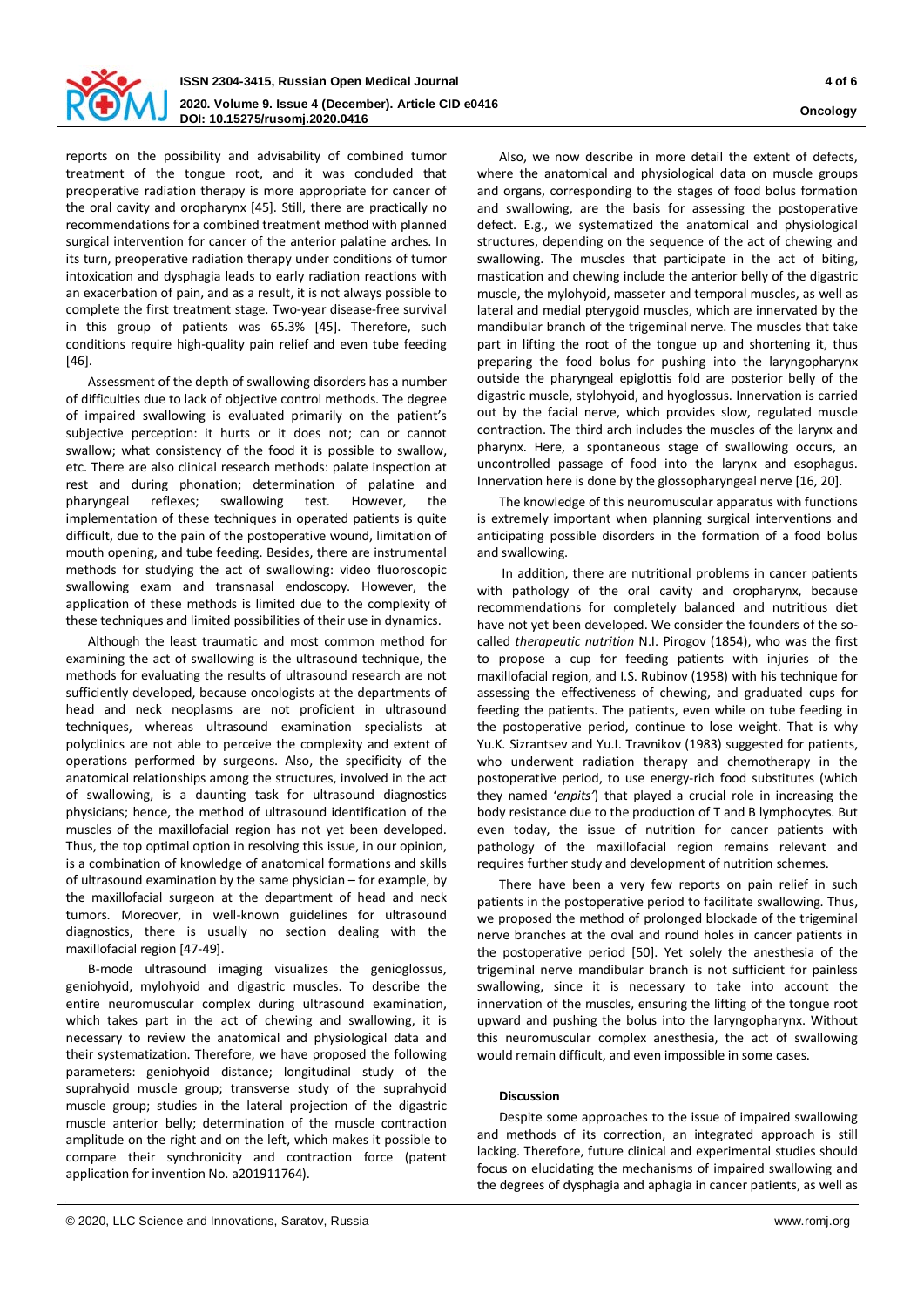

on developing a method for managing patients in the postoperative period with maintaining adequate pain relief and nutritional status. It is also necessary to improve the methods of diagnosing the mechanisms of swallowing disorders via refining the interpretation of ultrasound images of operated areas.

## **Conclusion**

The mechanisms of impaired swallowing after surgery and chemoradiotherapy have been analyzed. For the first time, the mechanisms of damage to swallowing have been analyzed, and the ways of overcoming pathological conditions, such as dysphagia and pain, were substantiated, with topographic and anatomical details. The perspectives of resolving the issue of nutritional status restoration were outlined.

## **Conflict of interest**

The authors declare that there is no conflict of interest.

#### **References**

- 1. Global Burden of Disease Cancer Collaboration, Fitzmaurice C, Dicker D, Pain A, Hamavid H, Moradi-Lakeh M, MacIntyre MF, et al. The Global Burden of Cancer 2013. *JAMA Oncol* 2015; 1(4): 505-527. [https://doi.org/10.1001/jamaoncol.2015.0735.](https://doi.org/10.1001/jamaoncol.2015.0735)
- 2. Cancer Incidence in Five Continents Vol. X. Forman D, Bray F, Brewster DH, Mbalawa C, Kohler B, Piñeros M, et al, eds. Lyon, France: International Agency for Research on Cancer. 2014; 1365 p. https://ci5.iarc.fr/cI5I-[x/old/vol10/CI5vol10.pdf.](https://ci5.iarc.fr/cI5I-x/old/vol10/CI5vol10.pdf)
- 3. Bray F, Ferlay J, Soerjomataram I, Siegel RL, Torre LA, Jemal A. Global cancer statistics 2018: GLOBOCAN estimates of incidence and mortality worldwide for 36 cancers in 185 countries. *CA Cancer J Clin* 2018; 68(6): 394-424[. https://doi.org/10.3322/caac.21492.](https://doi.org/10.3322/caac.21492)
- 4. Global Cancer Observatory: Cancer Today. Ferlay J, Ervik M, Lam F, Colombet M, Mery L, Piñeros M, et al, eds. Lyon, France: International Agency for Research on Cancer. 2020. https://gco.iarc.fr/today.
- 5. National Cancer Institute. The Surveillance, Epidemiology, and End Results Program. 2020. [https://seer.cancer.gov.](https://seer.cancer.gov/)
- 6. ECIS European Cancer Information System. [https://ecis.jrc.ec.europa.eu/.](https://ecis.jrc.ec.europa.eu/)
- 7. The Global Oral Cancer Forum[. http://globaloralcancerforum.org/.](http://globaloralcancerforum.org/)
- 8. Fedorenko ZP, Michailovich YoYo, Goulak LO, Gorokh YeL, Ryzhov AYu, Soumkina OV, et al. Cancer in Ukraine 2017-2018: Incidence, mortality, activities of oncological service. Bulletin of National Cancer Registry of Ukraine. Vol. 20. Kyiv, Ukraine: NationaL Cancer Institute of Ukraine, 2019; 82 p. [http://ncru.inf.ua/publications/BULL\\_20/index\\_e.htm.](http://ncru.inf.ua/publications/BULL_20/index_e.htm)
- 9. Lydiatt WM, Patel SG, O'Sullivan B, Brandwein MS, Ridge JA, Migliacci JC, et al. Head and neck cancers – major changes in the American Joint Committee on cancer eighth edition cancer staging manual. *CA Cancer J Clin* 2017; 67(2): 122-137[. https://doi.org/10.3322/caac.21389.](https://doi.org/10.3322/caac.21389)
- 10. Tirelli G, Gatto A, Boscolo Nata F, Bussani R, Piccinato A, et al. Prognosis of oral cancer: a comparison of the staging systems given in the 7th and 8th editions of the American Joint Committee on cancer staging manual. *Br J Oral Maxillofac Surg* 2018; 56(1):8-13. [https://doi.org/10.1016/j.bjoms.2017.11.009.](https://doi.org/10.1016/j.bjoms.2017.11.009)
- 11. Wiegand S, Zimmermann A, Wilhelm T, Werner JA. Survival after distant metastasis in head and neck cancer. *Anticancer Res* 2015; 35(10): 5499-5502[. https://pubmed.ncbi.nlm.nih.gov/26408715/.](https://pubmed.ncbi.nlm.nih.gov/26408715/)
- 12. Maresso K C, Tsai K Y, Brown P H, Szabo E, Lippman S, Hawk E T. Molecular cancer prevention: current status and future directions. *CA Cancer J Clin* 2015; 65(5): 345-383. [https://doi.org/10.3322/caac.21287.](https://doi.org/10.3322/caac.21287)
- 13. Brahme NN, Szabo E. Cancer prevention in the era of precision oncology. *Clin Pharmacol Ther* 2017; 101(5): 575–577. [https://doi.org/10.1002/cpt.566.](https://doi.org/10.1002/cpt.566)
- 14. Head and Neck Oncology: Clinical Management Hardcover. Kagan R, Miles J, eds. Riverside, USA: Pergamon Press. 1989; 176 p.
- 15. Henderson JM Pathophysiology of the Digestive System. Moscow, Russia: BINOM. 2019; 272 р. Russian.
- 16. Textbook of Gastroenterology. Yamada T, Alpers DH, Kalloo AN, Kaplowitz N, Owyang C, Powell DW, eds. 5th Ed. Oxford, United Kingdom: Blackwell Publishing. 2009; 3712 p. Ltd. [https://doi.org/10.1002/9781444303254.](https://doi.org/10.1002/9781444303254)
- 17. Trifiletti DM, Smith A, Mitra N, Grover S, Lukens JN, Cohen RB, et al. Beyond positive margins and extracapsular extension: evaluating the utilization and clinical impact of postoperative chemoradiotherapy in resected locally advanced head and neck cancer. *J Clin Oncol* 2017; 35(14): 1550-1560[. https://doi.org/10.1200/jco.2016.68.2336.](https://doi.org/10.1200/jco.2016.68.2336)
- 18. Valdez JA, Brennan MT. Impact of oral cancer on quality of life. *Dent Clin N Am* 2018; 62(1): 143-154. [https://doi.org/10.1016/j.cden.2017.09.001.](https://doi.org/10.1016/j.cden.2017.09.001)
- 19. Shaw RJ, Holsinger FC, Paleri V, Evans M, Tudur-Smith C, Ferris RL. Surgical trials in head and neck oncology: Renaissance and revolution? *Head Neck* 2015; 37(7): 927-930. [https://doi.org/10.1002/hed.23846.](https://doi.org/10.1002/hed.23846)
- 20. Shuvalov SM. Selected works on maxillofacial surgery. Vinnytsia, Ukraine: Vinobltypography. 2018; 264 р. Russian. Ukrainian.
- 21. Leiser Y, Barak M, Ghantous Y, Yehudai N, Abu El-Naaj I. Indications for elective tracheostomy in reconstructive surgery in patients with oral cancer. *J Craniofac Surg* 2017; 28(1): e18-e22. [https://doi.org/10.1097/scs.0000000000003168.](https://doi.org/10.1097/scs.0000000000003168)
- 22. O'Connell JE, Bajwa MS, Schache AG, Shaw RJ. Head and neck reconstruction with free flaps based on the thoracodorsal system. *Oral Oncol* 2017; 75: 46-53. [https://doi.org/10.1016/j.oraloncology.2017.10.019.](https://doi.org/10.1016/j.oraloncology.2017.10.019)
- 23. Brown JS, Barry C, Ho M, Shaw R. A new classification for mandibular defects after oncological resection. *Lancet Oncol* 2016; 17(1): e23-e30. [https://doi.org/10.1016/s1470](https://doi.org/10.1016/s1470-2045(15)00310-1)-2045(15)00310-1.
- 24. Butterworth CJ, Rogers SN. The zygomatic implant perforated (ZIP) flap: a new technique for combined surgical reconstruction and rapid fixed dental rehabilitation following low-level maxillectomy. *Int J Implant Dent* 2017; 3(1): 37. [https://doi.org/10.1186/s40729](https://doi.org/10.1186/s40729-017-0100-8)-017- [0100-](https://doi.org/10.1186/s40729-017-0100-8)8.
- 25. Habib M, Murgasen J, Gao K, Ashford B, Shannon K, Ebrahimi A, et al. Contralateral neck failure in lateralized oral squamous cell carcinoma. *ANZ J Surg* 2016; 86(3): 188-192[. https://doi.org/10.1111/ans.13206.](https://doi.org/10.1111/ans.13206)
- 26. Bell BR, Andersen P, Fernandes R. Oral, Head and Neck Oncology and Reconstructive Surgery. Elsevier. 2018; 968 p. [https://www.elsevier.com/books/oral](https://www.elsevier.com/books/oral-head-and-neck-oncology-and-reconstructive-surgery/bell/978-0-323-26568-3)-head-and-neck-oncology-andreconstructive-[surgery/bell/978](https://www.elsevier.com/books/oral-head-and-neck-oncology-and-reconstructive-surgery/bell/978-0-323-26568-3)-0-323-26568-3.
- 27. Sokolov VM, Stavitsky SO, Akhmerov VD, Avetikov DS, Buhanchenko OP. Plastic and Reconstructive Surgery. Avetikov DS, ed. Poltava, Ukraine: ASMI. 2013; 404 p. Ukrainian. [http://elib.umsa.edu.ua/handle/umsa/5651.](http://elib.umsa.edu.ua/handle/umsa/5651)
- 28. Galich SP, Reznikov AV, Lysenko SI. Reconstruction of the lower jaw using composite tissue complexes. *Reconstructive Surgery* 2011; (1): 52-54. Russian. http://health-[ua.com/pics/pdf/ZU\\_2011\\_Hirurg\\_1/52](http://health-ua.com/pics/pdf/ZU_2011_Hirurg_1/52-54.pdf)- [54.pdf.](http://health-ua.com/pics/pdf/ZU_2011_Hirurg_1/52-54.pdf)
- 29. Galich SP, Druk NF, Povstyanoy NE. Replacement of post-burn and post-traumatic defects in head and neck area with composite tissue complexes. *Annals of plastic, reconstructive and aesthetic surgery* 2002; (1): 37-38. Russian.
- 30. Malanchuk VO. Surgical dentistry and slit-facial surgery. Vol. 1. Kyiv, Ukraine: Logos, 2011; 672 p. Ukrainian. [https://uacmfs.com/publications/books/272](https://uacmfs.com/publications/books/272-khirurgichna-stomatologiya-ta-shchelepno-litseva-khirurgiya-tom-1)-khirurgichna[stomatologiya](https://uacmfs.com/publications/books/272-khirurgichna-stomatologiya-ta-shchelepno-litseva-khirurgiya-tom-1)-ta-shchelepno-litseva-khirurgiya-tom-1
- 31. Kravets OV, Protsik VS, Khlinin OV. Plastic removal of defects of the oral cavity bottom by the skin-muscle flap of the subcutaneous muscle